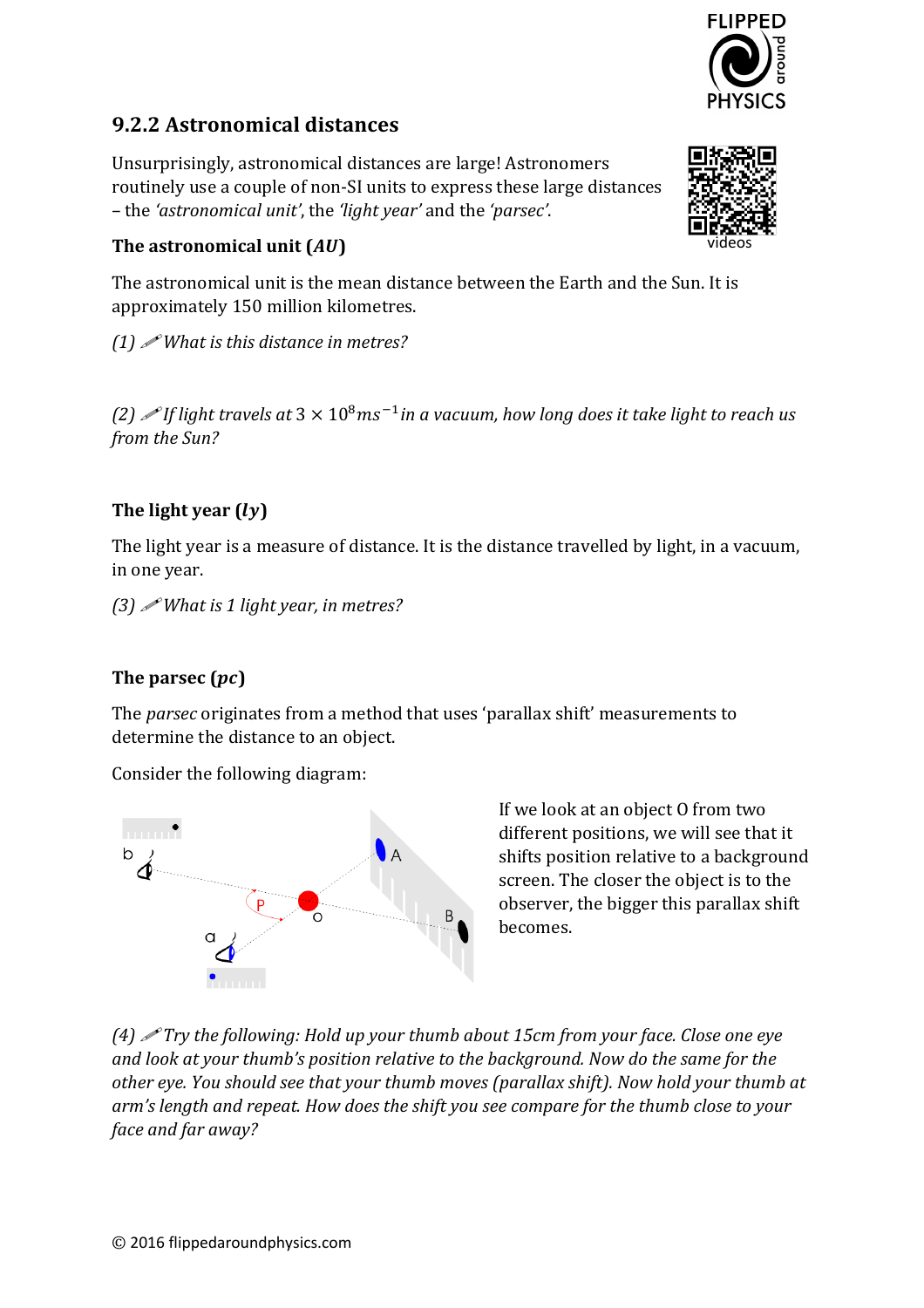

We can see that the amount of parallax shift is inversely related to the distance. This phenomenon can be used to work out the distance to some 'nearby' stars.



In the diagram, left, two observations are made of a nearby star. The observations are made six months apart. The position of the star is noted against the background (very distant) stars. A measurable shift is seen. This angular shift can then be used to work out the distance to the star. A star that is closer will show a bigger shift than a more distant star.

The distance (*measured in parsecs*) is given by:

$$
D=\frac{1}{\theta}
$$

*where*  $\theta$ *=angle* measured in 'seconds of arc' or 'arc seconds' (1 arc second  $=$   $\frac{1}{3600}$  degree)

Note: The angle used in this equation is half the total angular shift observed. See the diagram, right.

*An example:* 

*The star alpha Centauri has a parallax*  $\theta =$ 0.742 arc seconds, what is its distance in *parsecs?*

$$
D = \frac{1}{\theta} = \frac{1}{0.742} = 1.35 pc
$$



Earth's motion around Sun

*(5) Another star has a parallax of 0.02 arc seconds. What is its distance from the Earth in parsecs?*